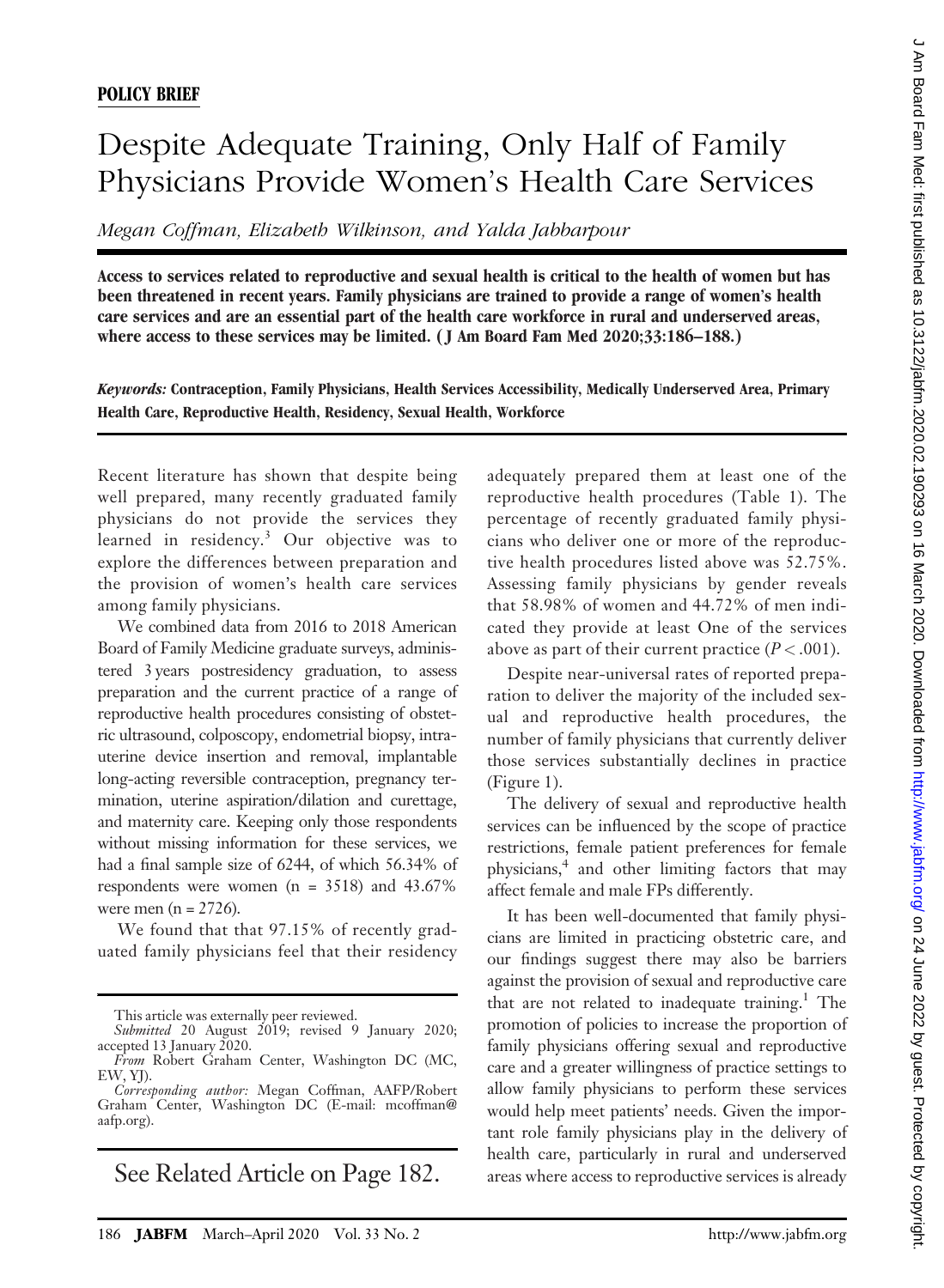| Women's Sexual and<br>Reproductive<br>Health Service | Reported Adequate Preparation for Service<br>in Residency |                                    |                                     | Reported Practice Service            |                                    |                                     |
|------------------------------------------------------|-----------------------------------------------------------|------------------------------------|-------------------------------------|--------------------------------------|------------------------------------|-------------------------------------|
|                                                      | Female<br>Physicians<br>$(n = 3518)$                      | Male<br>Physicians<br>$(n = 2726)$ | Total<br>Physicians<br>$(n = 6244)$ | Female<br>Physicians<br>$(n = 3518)$ | Male<br>Physicians<br>$(n = 2726)$ | Total<br>Physicians<br>$(n = 6244)$ |
| Colposcopy                                           |                                                           |                                    |                                     |                                      |                                    |                                     |
| $\mathbf n$                                          | 2012                                                      | 1517                               | 3529                                | 612                                  | 232                                | 844                                 |
| $\%$                                                 | 57.19                                                     | 55.65                              | 56.52                               | 17.40                                | 8.51                               | 13.52                               |
| Endometrial biopsy                                   |                                                           |                                    |                                     |                                      |                                    |                                     |
| $\mathbf n$                                          | 2267                                                      | 1648                               | 3915                                | 1114                                 | 474                                | 1588                                |
| $\%$                                                 | 64.44                                                     | 60.45                              | 62.70                               | 31.67                                | 17.39                              | 25.43                               |
| IUD insertion and removal                            |                                                           |                                    |                                     |                                      |                                    |                                     |
| $\mathbf n$                                          | 2798                                                      | 2081                               | 4879                                | 1712                                 | 834                                | 2546                                |
| $\%$                                                 | 79.53                                                     | 76.34                              | 78.14                               | 48.66                                | 30.59                              | 40.78                               |
| Implantable long-acting<br>reversible contraception  |                                                           |                                    |                                     |                                      |                                    |                                     |
| $\mathbf n$                                          | 2441                                                      | 1861                               | 4302                                | 1597                                 | 824                                | 2421                                |
| $\%$                                                 | 69.39                                                     | 68.27                              | 68.90                               | 45.40                                | 30.23                              | 38.77                               |
| Maternity care                                       |                                                           |                                    |                                     |                                      |                                    |                                     |
| $\mathbf n$                                          | 3153                                                      | 2470                               | 5623                                | 1004                                 | 605                                | 1609                                |
| $\%$                                                 | 89.62                                                     | 90.61                              | 90.05                               | 28.54                                | 22.19                              | 25.77                               |
| Obstetric ultrasound                                 |                                                           |                                    |                                     |                                      |                                    |                                     |
| $\mathbf n$                                          | 1905                                                      | 1675                               | 3580                                | 552                                  | 380                                | 932                                 |
| $\%$                                                 | 54.15                                                     | 61.45                              | 57.34                               | 15.69                                | 13.94                              | 14.93                               |
| Pregnancy termination                                |                                                           |                                    |                                     |                                      |                                    |                                     |
| $\mathbf n$                                          | 462                                                       | 354                                | 816                                 | 130                                  | 55                                 | 185                                 |
| $\%$                                                 | 13.13                                                     | 12.99                              | 13.07                               | 3.70                                 | 2.02                               | 2.96                                |
| Uterine aspiration/D&C                               |                                                           |                                    |                                     |                                      |                                    |                                     |
| $\mathbf n$                                          | 532                                                       | 500                                | 1032                                | 174                                  | 118                                | 292                                 |
| $\%$                                                 | 15.12                                                     | 18.34                              | 16.53                               | 4.95                                 | 4.33                               | 4.68                                |
| At least 1 of the above services                     |                                                           |                                    |                                     |                                      |                                    |                                     |
| $\mathbf n$                                          | 3424                                                      | 2642                               | 6066                                | 2075                                 | 1219                               | 3294                                |
| $\%$                                                 | 97.33                                                     | 96.92                              | 97.15                               | 58.98                                | 44.72                              | 52.75                               |
| All of the above services                            |                                                           |                                    |                                     |                                      |                                    |                                     |
| $\,$ n                                               | 163                                                       | 164                                | 327                                 | 43                                   | 16                                 | 59                                  |
| $\%$                                                 | 4.63                                                      | 6.02                               | 5.24                                | 1.22                                 | 0.59                               | 0.94                                |

## Table 1. Reported Preparation and Practice of Sexual or Reproductive Health Services among Recent Family Medicine Residency Graduates by Sex, 2016–2018

IUD, intrauterine device; D&C, dilation and curettage.

limited, future research should identify barriers to provision of these services.<sup>5</sup>

To see this article online, please go to: [http://jabfm.org/content/](http://jabfm.org/content/33/2/186.full) [33/2/186.full](http://jabfm.org/content/33/2/186.full).

## **References**

- 1. Espey E, Dennis A, Landy U. The importance of access to comprehensive reproductive health care, including abortion: a statement from women's health professional organizations. Am J Obstet Gynecol 2019;220:67–70.
- 2. Guttmacher Institute. Policy trends in the states, 2017. Available at: [https://www.guttmacher.org/article/2018/](https://www.guttmacher.org/article/2018/01/policy-trends-states-2017) [01/policy-trends-states-2017.](https://www.guttmacher.org/article/2018/01/policy-trends-states-2017)
- 3. Weidner AKH, Chen FM. Changes in preparation and practice patterns among new family physicians. Ann Fam Med. 2019;17:46–8.
- 4. Janssen SM, Lagro-Janssen ALM. Physician's gender, communication style, patient preferences and patient satisfaction in gynecology and obstetrics: a systematic review. Patient Educ Couns. 2012;8: 9221–6.
- 5. Hung P, Kozhimannil KB, Casey MM, Moscovice IS. Why are obstetric units in rural hospitals closing their doors? Health Serv Res. 2016;51:1546–60.